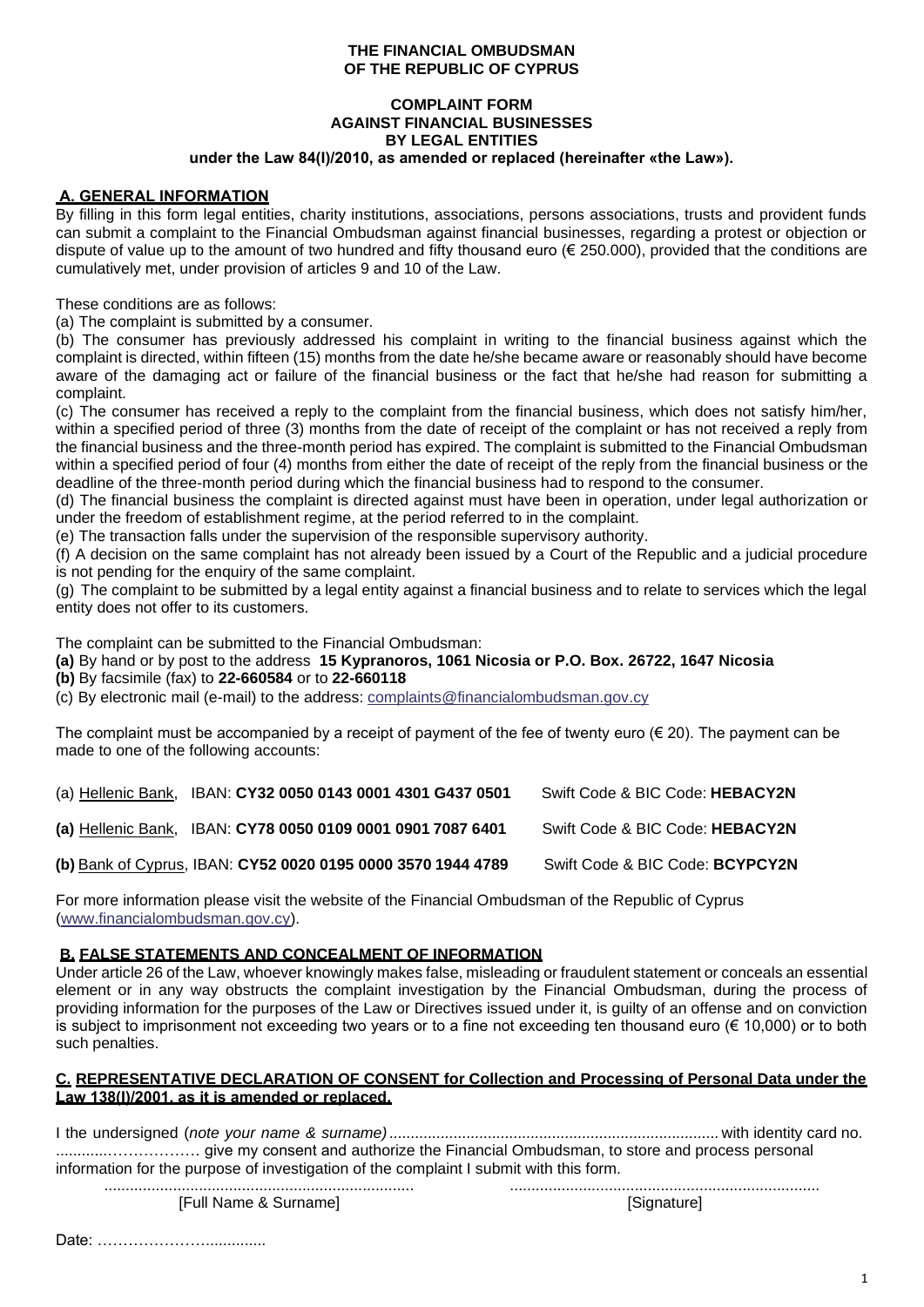### **D. COMPLAINT DETAILS**

#### **D1. Complainant Details**

### **LEGAL ENTITY'S DETAILS FOR WHICH THE APPLICATION IS SUBMITTED**

| Business name:            |                                                                                                                |
|---------------------------|----------------------------------------------------------------------------------------------------------------|
| Registration No.          | Country of registration:                                                                                       |
|                           | <b>TYPES OF LEGAL ENTITY</b>                                                                                   |
|                           | (choose with an X one of the following and respectively fill in the adjacent column)<br>Numerical amount (EUR) |
| <b>Legal Entity</b>       | Annual turnover <sup>1,3</sup>                                                                                 |
| Charity institutions      |                                                                                                                |
| Associations              | Annual revenues <sup>2,3</sup>                                                                                 |
| Persons                   |                                                                                                                |
| associations              |                                                                                                                |
| Provident funds           | Net assets as at 31 <sup>st</sup> of December of previous year <sup>2,4</sup>                                  |
| Trusts                    |                                                                                                                |
|                           | <b>CONTACT ADDRESS</b>                                                                                         |
| Street:                   | Number:                                                                                                        |
| Postal Code:              | City/Town:                                                                                                     |
| <b>Contact Number:</b>    | Fascimile (Fax) no.:                                                                                           |
| Electronic Mail (e-mail): |                                                                                                                |

| REPRESENTATIVE'S DETAILS  |                     |  |  |  |
|---------------------------|---------------------|--|--|--|
| Name:                     | Surname:            |  |  |  |
| Identity Card No.:        | Nationality:        |  |  |  |
| Occupation:               |                     |  |  |  |
| <b>CONTACT ADDRESS</b>    |                     |  |  |  |
| Street:                   | Number:             |  |  |  |
| Postal Code:              | City/Town:          |  |  |  |
| <b>Contact Number:</b>    | Fascimile(Fax) no.: |  |  |  |
| Electronic Mail (e-mail): |                     |  |  |  |

#### **D2. Details about the Financial Business against which the complaint is directed**

Fill in accordingly:<br>(Bank/Electronic Money Institution/Payment Institution/Insurance Company/Investment Services Provider Company/Mutual Funds Management Company/Other)

| <b>Business Name:</b>           |            |  |  |
|---------------------------------|------------|--|--|
| POSTAL ADDRESS OF BRANCH OFFICE |            |  |  |
| Street:                         | Number:    |  |  |
| Postal Code:                    | City/Town: |  |  |

#### **D3. Subject of Complaint**

#### **D.3.1. Amount relating to your complaint** (up to two hundred and fifty thousand euro (€250.000)).

| Currency | Amount | In writing |
|----------|--------|------------|
|          |        |            |
|          |        |            |
|          |        |            |

 $^{\overline{1}}$ The amount must not exceed three hundred fifty thousand euro (€350.000).

<sup>&</sup>lt;sup>2</sup> The amount must not exceed two hundred fifty thousand euro ( $\epsilon$ 250.000).

 $3$  If the legal entity was established during the previous year, state the amount of the period from January 1st of this year to present date by providing the analogy to the twelve months.

 $<sup>4</sup>$  If the legal entity was established in the course of this year, state the net assets at the date of the complaint.</sup>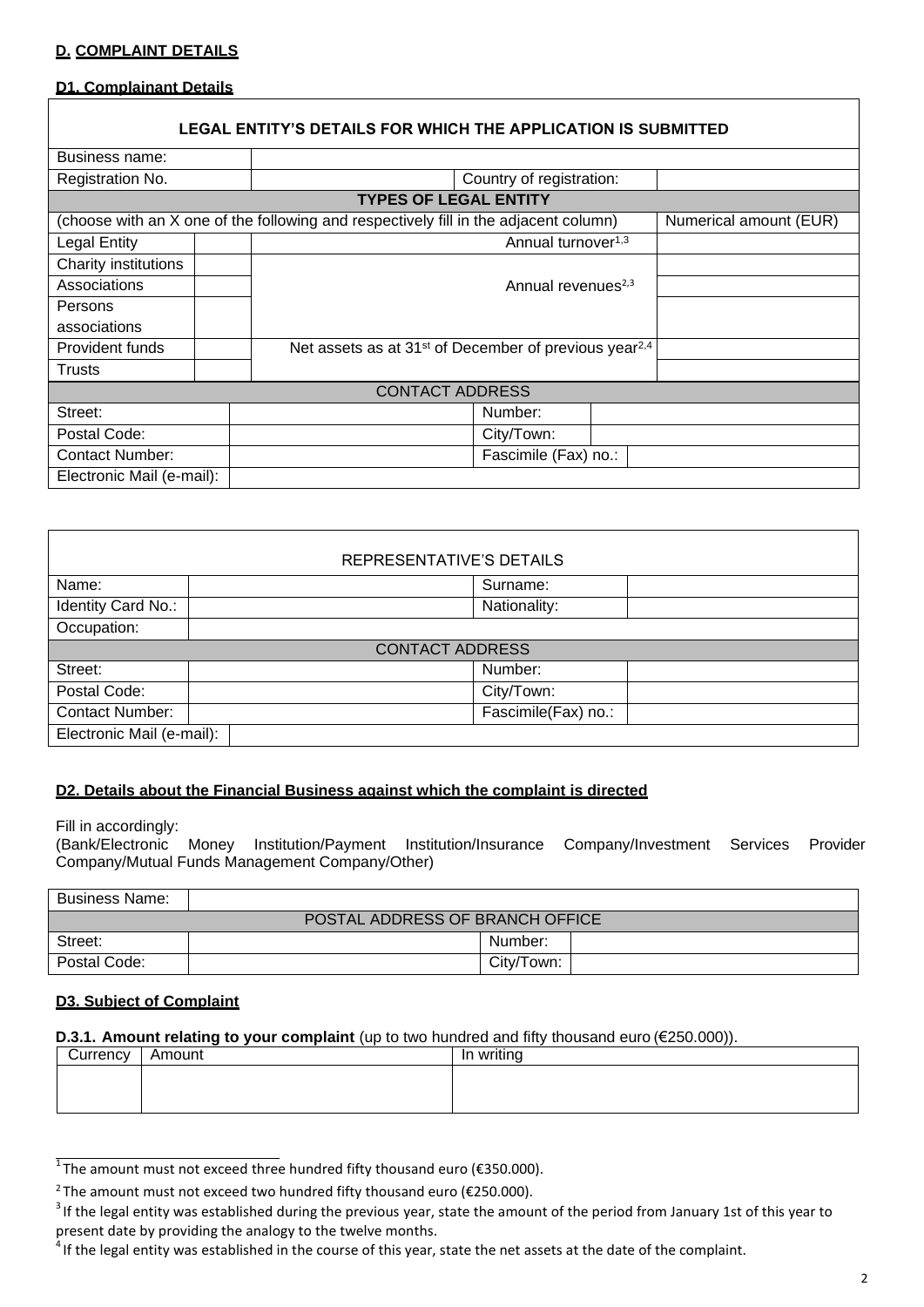| Convert amount in euro (if the dispute involves foreign<br>currency) | In writing |
|----------------------------------------------------------------------|------------|
|                                                                      |            |

# D.3.2. Description of Complaint and resulting consequences

(I) Summary of complaint and recording of damages caused:

| If you need more space, please use additional page that bears your signature and attach it to the end of this form. |
|---------------------------------------------------------------------------------------------------------------------|

(II) When and/or under what circumstances were you informed of the harmful, in your view, actions or omissions of the financial business or the fact that you had reason for submitting a complaint to the Financial Ombudsman?

| Jav | Month | Year |
|-----|-------|------|
|     |       |      |

If you need more space, please use additional page that bears your signature and attach it to the end of this form.

(III) Have you initiated and/or are you aware of the commencement of any procedure relating to the submitted complaint before any Court in the Republic?

# D.3.3. Submission of Complaint to the Financial Business

| (1)  | Have you submitted a written complaint to the financial business? | Yes.<br>. No |       |      |
|------|-------------------------------------------------------------------|--------------|-------|------|
|      | If Yes, fill in the $(II)-(V)$ below:                             |              |       |      |
| (II) | Date of submission of complaint to the financial business:        | Dav          | Month | Year |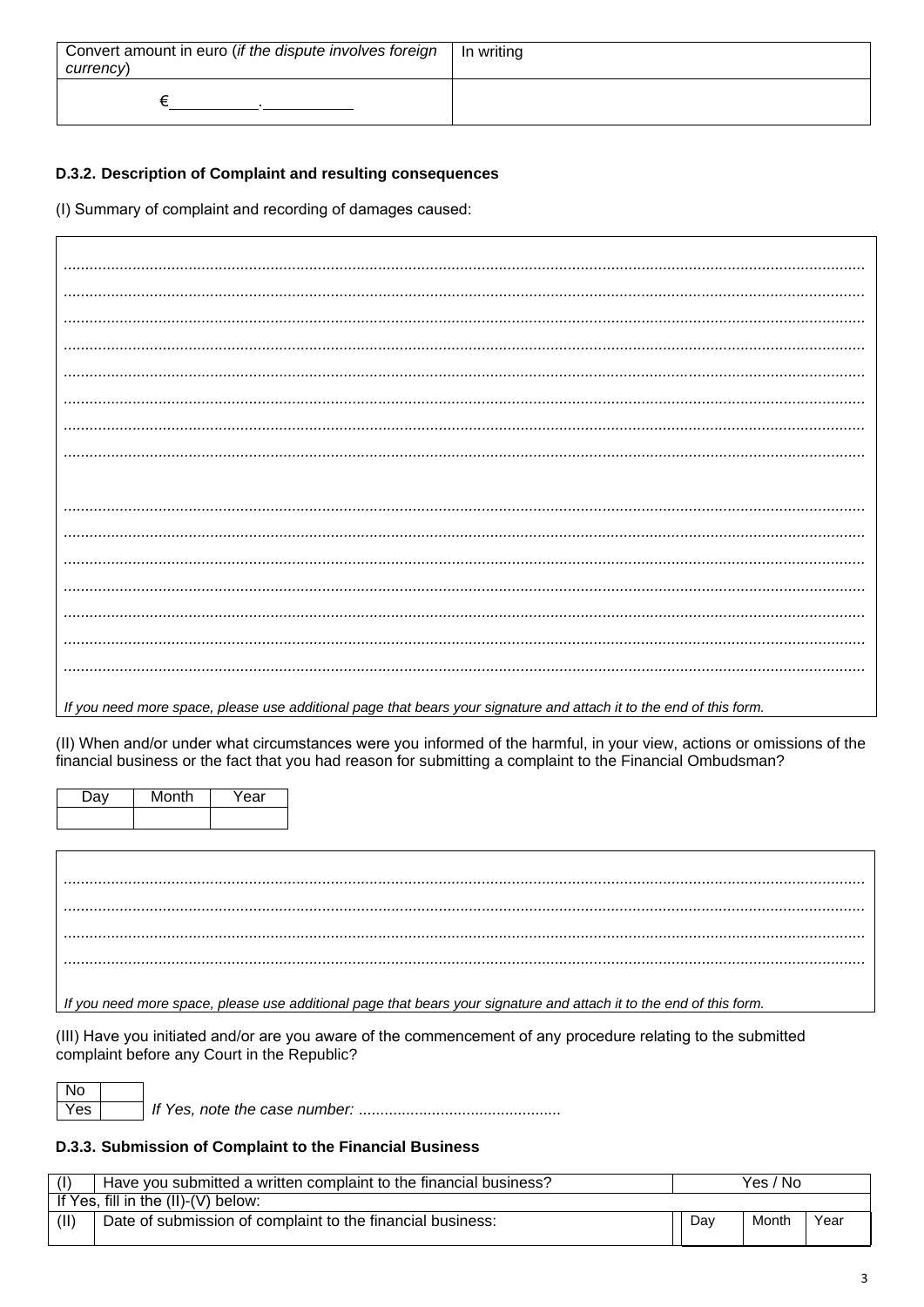| (III) | Have you been informed that the complaint was received by the financial                                             | Yes / No |          |      |  |
|-------|---------------------------------------------------------------------------------------------------------------------|----------|----------|------|--|
|       | business?                                                                                                           | Day      | Month    | Year |  |
|       |                                                                                                                     |          |          |      |  |
|       | If Yes, when?                                                                                                       |          |          |      |  |
| (IV)  | Have you received a reply from the financial business?                                                              |          | Yes / No |      |  |
|       |                                                                                                                     | Day      | Month    | Year |  |
|       | If Yes, when?                                                                                                       |          |          |      |  |
|       |                                                                                                                     |          |          |      |  |
| (V)   | Briefly explain why you are not satisfied with the reply of the financial business.                                 |          |          |      |  |
|       |                                                                                                                     |          |          |      |  |
|       |                                                                                                                     |          |          |      |  |
|       |                                                                                                                     |          |          |      |  |
|       |                                                                                                                     |          |          |      |  |
|       |                                                                                                                     |          |          |      |  |
|       |                                                                                                                     |          |          |      |  |
|       |                                                                                                                     |          |          |      |  |
|       |                                                                                                                     |          |          |      |  |
|       | If you need more space, please use additional page that bears your signature and attach it to the end of this form. |          |          |      |  |

# **Ε. REQUIRED DOCUMENTS/INFORMATION TO BE SUBMITTED**

*Please check if you have attached the following documents and make a record of any other document/information that you have attached to this form (with reference number of each document attached).*

| No. | <b>DOCUMENTS</b>                                                                                                               | ATTACHED?<br>(YES/NO) |
|-----|--------------------------------------------------------------------------------------------------------------------------------|-----------------------|
| 1.  | Receipt of payment fee for complaint                                                                                           |                       |
| 2.  | Authorization or decision of the Board of Directors of legal entity from where arise the<br>possibility of its representation. |                       |
| 3.  | Certificate of formation of legal entity                                                                                       |                       |
| 4.  | Copy of the complaint submitted to the financial business                                                                      |                       |
| 5.  | Complaint acknowledgement by the financial business (where applicable)                                                         |                       |
| 6.  | Copy of the reply received from the financial business                                                                         |                       |
| 7.  | Audited financial statements of the previous year                                                                              |                       |
| 8.  | Copy of representative's identity card or passport                                                                             |                       |
|     |                                                                                                                                |                       |
| 9.  | Copy of contract relating to the complaint (where applicable)                                                                  |                       |
| 10. |                                                                                                                                |                       |

# **F. SIGNED DECLARATION**

I hereby declare that until today a decision by a Court of the Republic has not been issued and/or is not pending and/or there is not any pending judicial procedure before a Court of the Republic in relation with my complaint submitted to the Financial Ombudsman of the Republic of Cyprus.

........................................................................ ........................................................................ [Full Name & Surname] [Legal entity's stamp and Representative's signature]